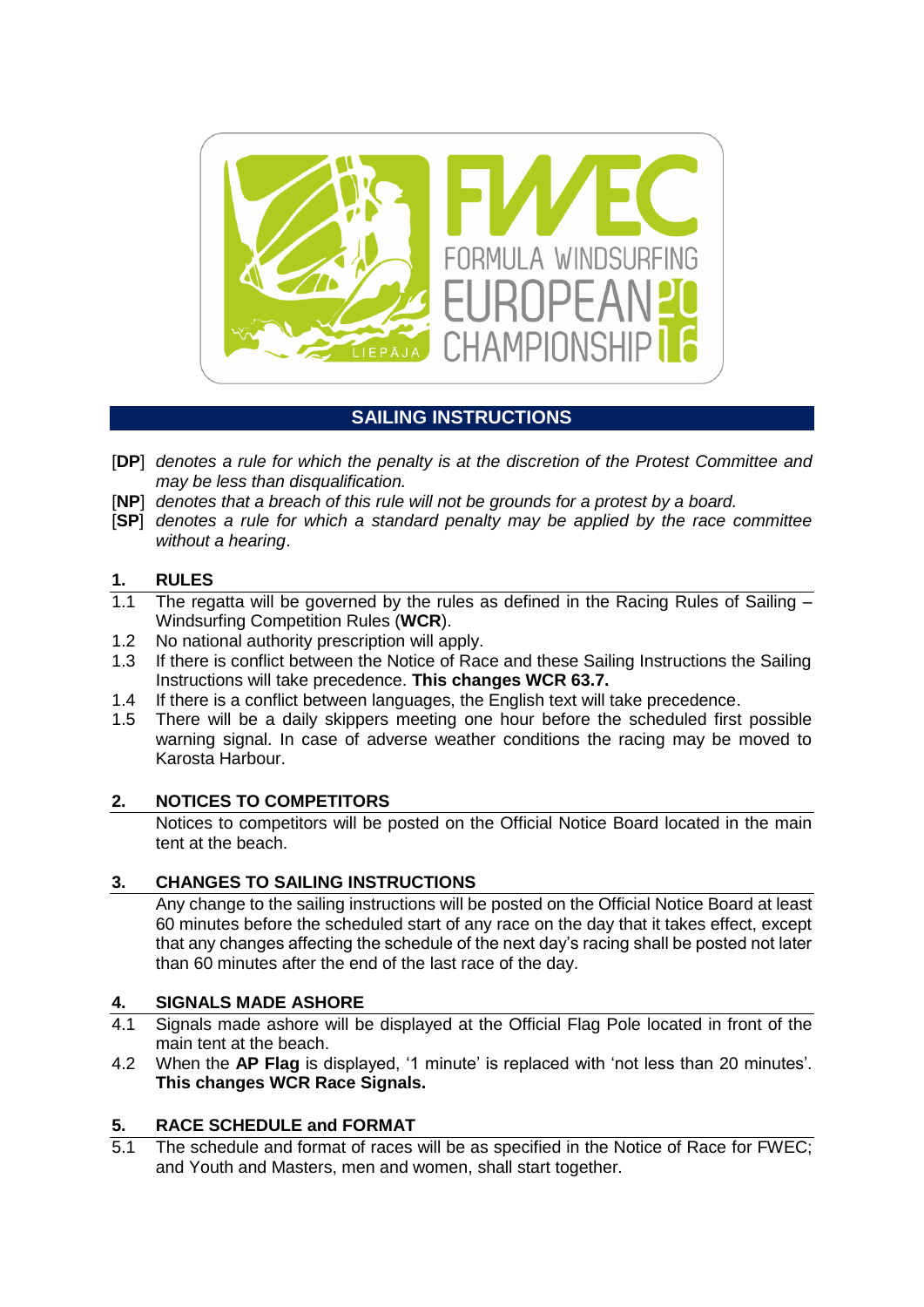- 5.2 LFTC and LT+C racers shall race a maximum 4 races per day in a maximum 12 race series.
- 5.3 'Back to back' races will be run for all classes/divisions.
- 5.4 To alert boards that a race or sequence of races will shortly begin, an Orange Flag may be displayed (with one sound) at least 5 minutes before a warning signal is displayed. No sound will be made when the Orange Flag is lowered.
- 5.5 The warning signal for the last race each day shall not be made later than 18:30, except the last day when the last possible warning signal shall be at 16:00.

#### **6. CLASS FLAGS**

The class flags will be: Formula Windsurfing - white flag with the Formula logo Techno 293 – will be posted on ONB at the close of registration.

#### **7. RACING AREA**

- 7.1 The racing area is defined as an area extending 75m beyond the course including the starting line, the finishing line and their extensions, in which a board would normally sail while racing.
- 7.2 [**DP**] Boards not racing shall avoid the racing area.

## **8. COURSES**

- 8.1 The course to be used shall be published on the ONB, and, displayed at the daily skippers meeting.
- 8.2 If more than one course option is prescribed for the days racing, no later than one minute before the warning signal the Race Committee Signal Boat shall display the course to be sailed on a white board.

#### **9. MARKS**

The starting *mark*s, finishing *marks* and *marks* of the course will be as shown on the course illustration and as described in SI's 10.2 and 11.

#### **10. THE START**

- 10.1 Races will be started using WCR 26.
- 10.2 The starting line will be between staffs displaying an orange flag on the Race Committee Signal Boat and the pin end boat.
- 10.3 A board starting later than 4 minutes after her starting signal will be scored Did Not Start. **This changes WCR A4 and A5**.
- 10.4 When a board breaks rule 30.1 or 30.3, the Race Committee will display the sail number(s) on a white board on the back of the Race Committee Signal Boat before the first board has finished that race. Failure to display the sail numbers(s) will not be grounds for redress. **This changes WCR 62.1(a) and A5**.

#### **11. THE FINISH**

The finishing line will be between the mast with blue flag on the Race Committee Boat and the yellow cylindrical finishing buoy.

#### **12. TIME LIMITS, TARGET TIMES & REST PERIOD**

- 12.1 The time limits and target times are as follows:
	- Time limit **40 minutes** Target time<br>
	Mark 1 time limit<br>
	12 minutes Mark 1 time limit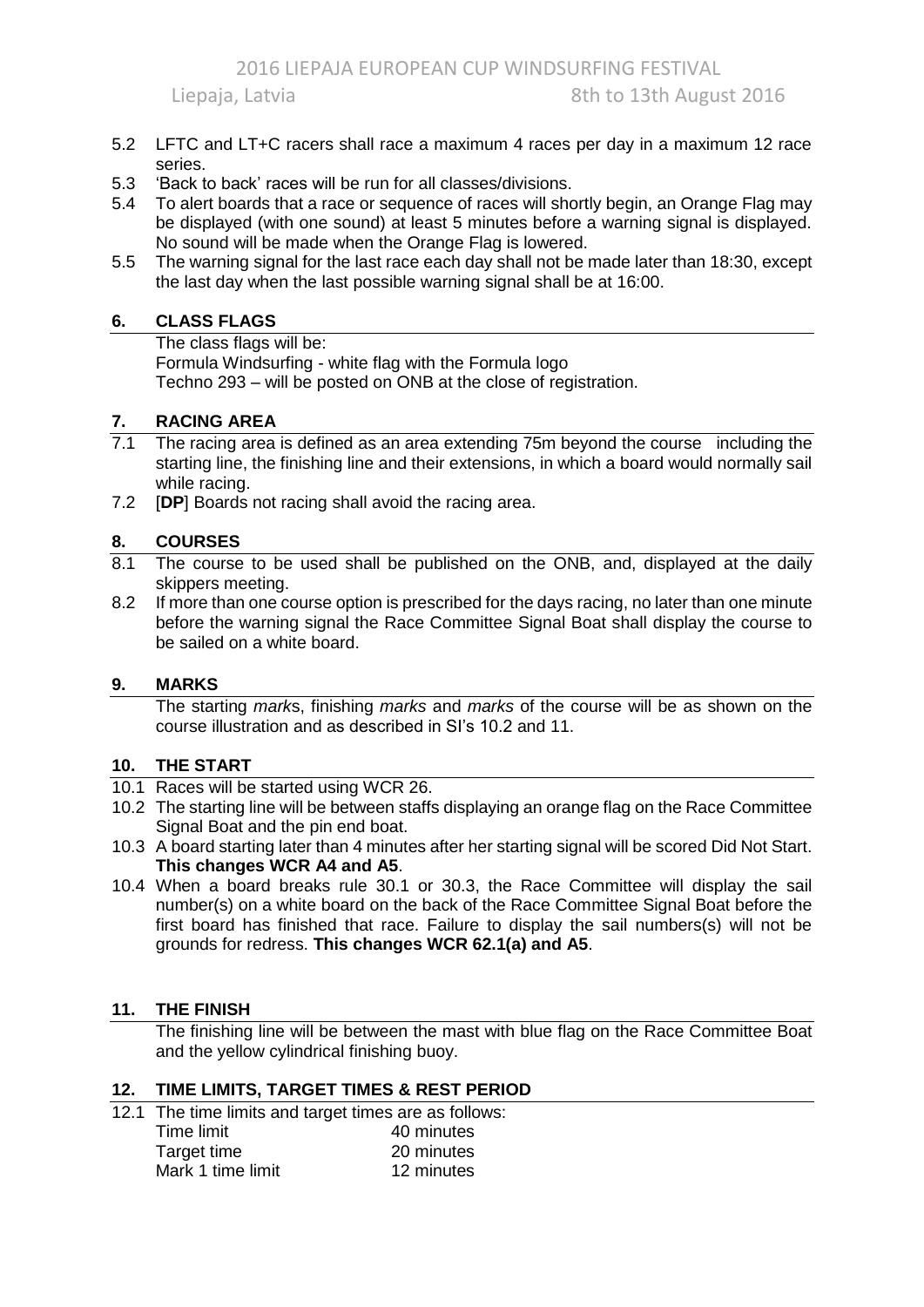- 12.2 If no board has passed mark 1 within the Mark 1 time limit, the race will be abandoned.
- 12.3 A board failing to finish within 20 minutes after the first board in her group/division sails the course and finishes, will be scored Did Not Finish (DNF) without a hearing. **This changes WCR's 35, A4 and A5**.
- 12.4 Rest Periods Back to Back races. The warning signal for a subsequent race on the same day will be made as soon as practicable, except that the minimum interval between the closing of the finishing line and the new warning signal for that group/division will be 10 minutes.
- 12.5 Rest Periods Ashore. When 2 or 3 races have been sailed back to back there shall be a rest period of a minimum of 45 minutes ashore for the last finisher in the last race before the warning signal for a further race(s). The end of a series of back to back races will be signalled by displaying AP over H on the Race Committee Signal Boat.

## **13. PROTESTS & REQUESTS FOR REDRESS**

- 13.1 Protest forms are available at the Race Office. Protests and requests for redress shall be delivered there within the appropriate time limit.
- 13.2 [**DP]** [**NP**] Boards taking a voluntary penalty shall complete the Penalty Acknowledgement Form at the Race Office before the end of protest time limit.
- 13.3 The Protest Time Limit is 45 minutes after the last board has finished the last race of the day for each group/division or the Race Committee signals 'no more racing today', whichever is later.
- 13.4 Notices will be posted no later than 30 minutes after the protest time limit to inform competitors of hearings in which they are parties or named as witnesses. Hearings will be held in the Protest Room, located near the Race Office.
- 13.5 Breaches of WCR 77 and rules in the Sailing Instructions marked [**NP**] will not be grounds for a protest by a board. **This changes WCR 60.1(a)**. Penalties for breaches marked [**DP**] are at the discretion of the protest committee may be less than disqualification if they so decide.
- 13.6 On the last day of the regatta a request for reopening a hearing shall be delivered:
	- a. Within the protest time limit if the party requesting reopening was informed of the decision on the previous day;
	- b. No later than 30 minutes after the party requesting reopening was informed of the decision on that day.

### **This changes WCR 66.**

13.7 On the last scheduled day of racing a request for redress based on jury decision shall be delivered no later than 30 minutes after the decision was posted. **This changes WCR 62. 2**.

## **14. SCORING**

- 14.1 Scoring will be according to the WCR Appendix A, as amended by the Formula Windsurfing Championship Rules.
- 14.2 Competitors shall be scored in one overall event ranking; division winners shall be the highest placed in the overall ranking.
- 14.3 To request correction of an alleged error in the posted races or series results, a board shall complete a Scoring Enquiry Form available at the Race Office.

## **15. SAFETY REGULATIONS**

- 15.1 [**DP**] [**NP**] A board that retires from a race shall, if reasonably possible, notify the Race Committee before leaving the course area and shall report to the Race Office upon arriving ashore.
- 15.2 [**DP**] [**NP**] Competitors not leaving the site for the day's racing shall inform the Race Office prior to the first start.